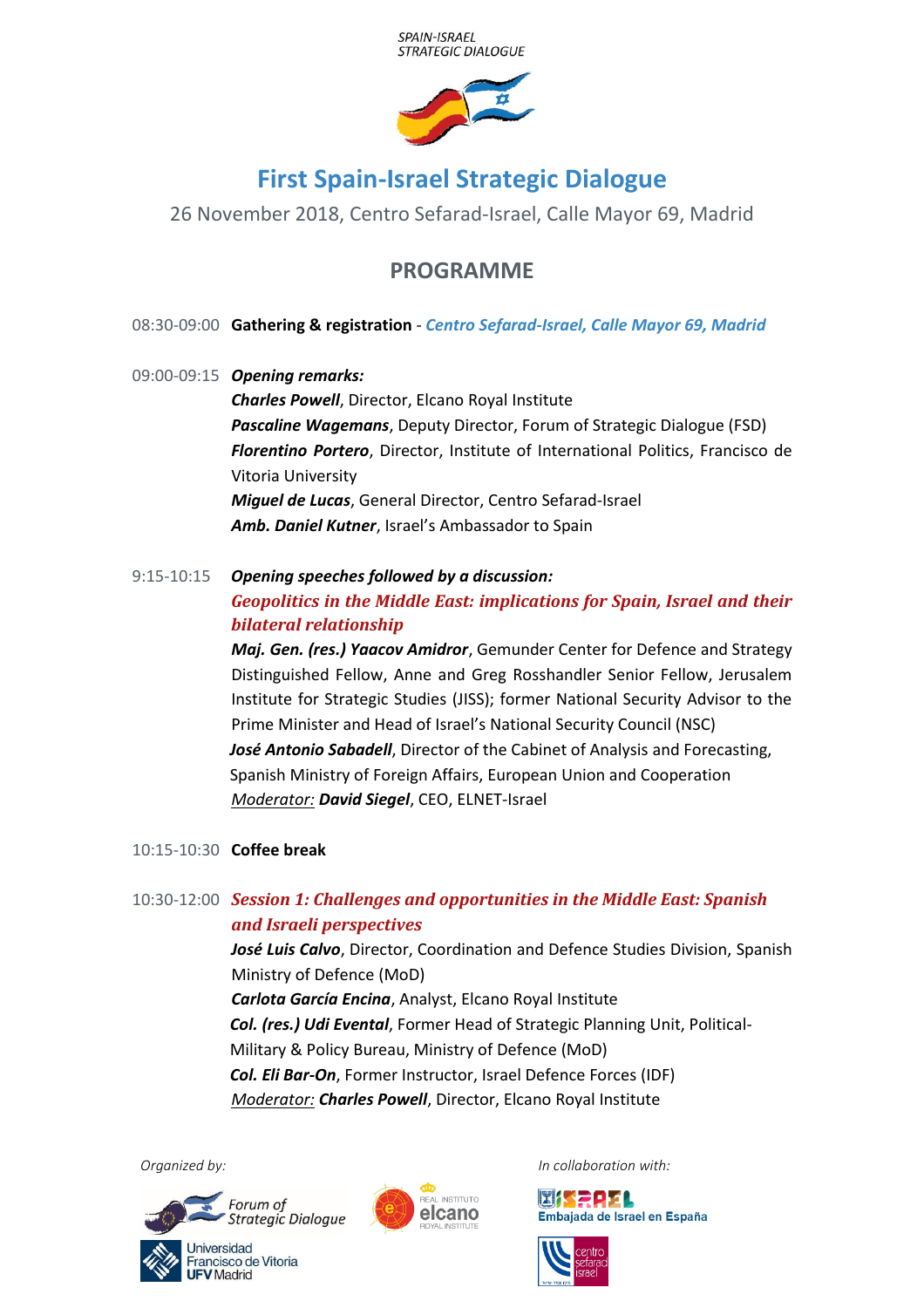



12:00-13:30 *Session 2: Shifting energy dynamics in the Mediterranean*

*Dr Emmanuel Navon*, Lecturer, International Relations, Tel-Aviv University; Fellow, Jerusalem Institute for Strategic Studies (JISS) *Gonzalo Escribano*, Senior Analyst, Elcano Royal Institute *Marta Margarit*, General Secretary, Sedigas *Moderator: Felipe Sahagún*, Journalist and Prof. of International Relations at Complutense University of Madrid

- 13:30-15:00 **Lunch**
- 15:00-16:30 *Session 3: Spain and Israel: strengthening the bilateral relationship in a disruptive era*

*MEP Pilar del Castillo*, Member of the European Parliament (Grupo Popular) *Amb. Daniel Kutner*, Israel's Ambassador to Spain *Gil Gidrón*, President of Spain-Israel Chamber *Prof. Ruth Fine*, Salomon & Victoria Cohen Professor in Spanish and Latin American Studies, Hebrew University of Jerusalem *Moderator: Nadav Eyal*, Chief International Correspondent, Channel 10 News

- 16:30-17:00 *Concluding remarks: Florentino Portero*, Director, Institute of International Politics, Francisco de Vitoria University *David Siegel*, CEO, ELNET-Israel
- 17:00-20:00 **Break**





*Organized by: In collaboration with:*